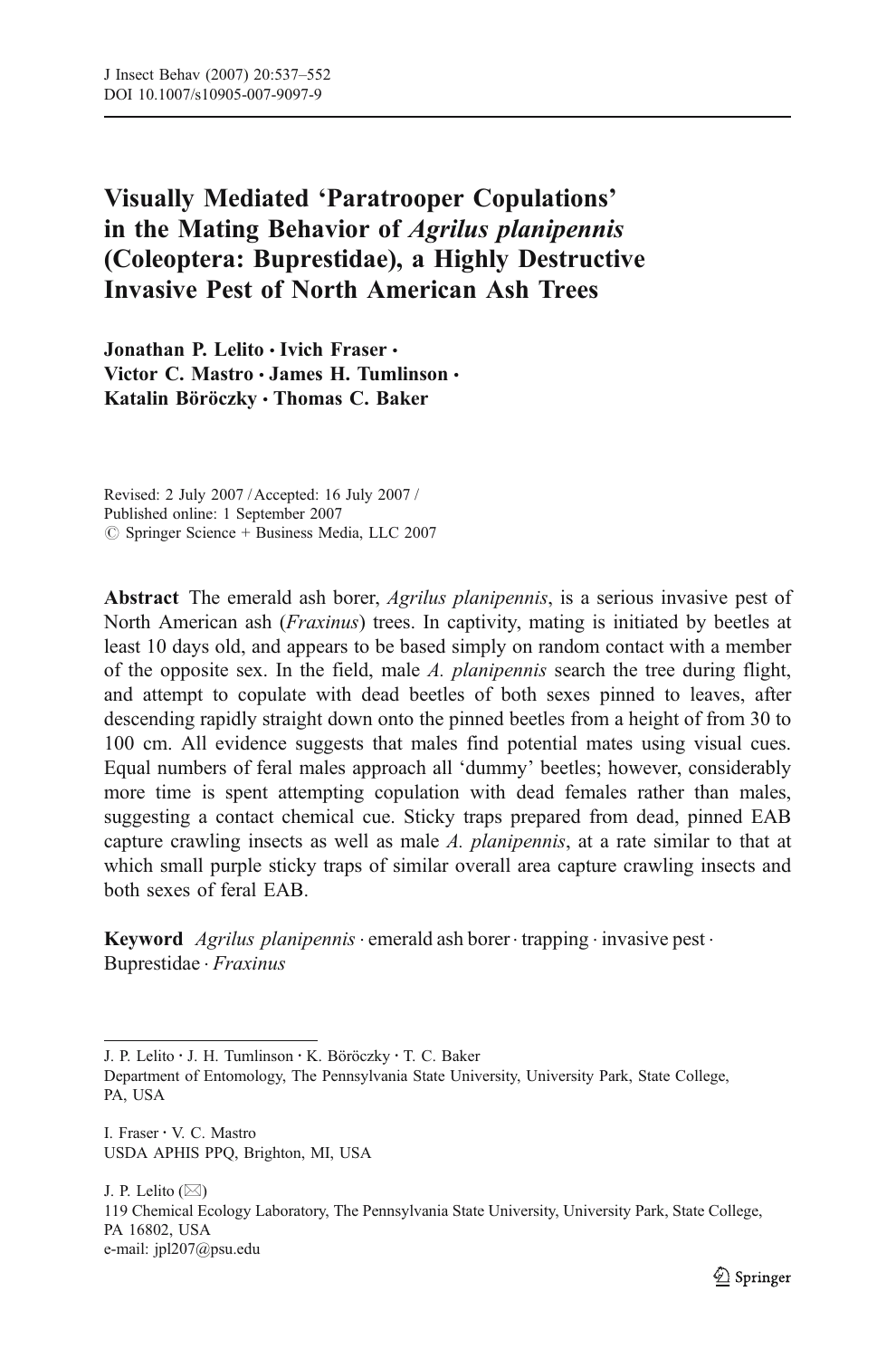#### Introduction

The emerald ash borer (EAB), Agrilus planipennis Fairmaire (Coleoptera: Buprestidae), is a serious non-native pest of ash trees (*Fraxinus* sp., Oleaceae). EAB populations are spreading rapidly in the Midwest and Mid-Atlantic states of the USA, as well as in some adjacent areas of Ontario, Canada. The beetle was first identified near Detroit, Michigan and Windsor, Ontario in 2002 (Haack et al. [2002\)](#page-14-0), and has subsequently been detected in Ohio and Maryland in 2003, Indiana in 2004, and Illinois in 2006. A thorough review of the timeline of introduction, host plants, means of spread, and other relevant information is provided by Poland and McCullough [\(2006\)](#page-15-0). In June 2007, EAB was identified in Pennsylvania as well (Pennsylvania DCNR [2007](#page-15-0)).

EAB infestations are insidious in that they often go undetected during initial colonization. The characteristic D-shaped exit holes left by emerging adults are only noticeable at ground level by the time the beetle has significantly damaged the tree (Haack et al. [2002](#page-14-0)). To further complicate matters, EAB larvae can take 2 years to develop in healthy trees, lengthening the time it takes to produce the visible symptoms commonly used for detection (Poland and McCullough [2006](#page-15-0); Cappaert et al. [2005](#page-14-0); Siegert et al. [2005\)](#page-15-0). Currently, delimiting new infestations involves the use of 'detection trees' (also widely referred to as 'trap trees') that have been artificially girdled and subsequently sampled for any larvae present. Girdled trees, while effective, come at a huge cost of time and labor and therefore are not optimal for wide-scale detection efforts (Cappaert et al. [2005](#page-14-0)). A purple panel trap for capturing EAB adults is currently undergoing testing but this trap is not yet being used operationally (Crook et al. [2006](#page-14-0); Francese et al. [2005,](#page-14-0) [2006](#page-14-0); Metzger et al. [2006\)](#page-15-0).

Finally, little is known about the mating habits of EAB. There is no evidence to suggest that EAB uses a long range pheromone to locate conspecifics (Otis et al. [2005\)](#page-15-0). Past research has indicated that buprestids appear to first locate their host and then secondarily seek mates by visual, tactile, and other non-pheromonal cues (Carlson and Knight [1969;](#page-14-0) Matthews and Matthews [1978;](#page-15-0) Gwynne and Rentz [1983](#page-14-0)). With the urgent need for early detection of new infestations in mind, we sought to identify any precopulatory behaviors in feral and laboratory-reared EAB that might be significant to either short- or long-range mate attraction. Dead, pinned EAB males and females were used as 'dummies' to test for precopulatory behaviors in the field. Subsets of both male and female beetles were washed in dichloromethane to remove chemical cues; we expected that all types of pinned beetles would be approached by feral males if EAB depends heavily on vision for mate finding. If one type of 'dummy' were to be favored by males over the other, this could indicate that there are olfactory, visual, or contact chemical differences between the sexes. We also utilized the dead beetles themselves as a trap, and tested the detection effectiveness of these 'dummy' beetles compared to small purple traps.

#### Methods

Insects

All beetles (*A. planipennis*) were kept on a 14:10 light cycle and fed green ash leaves, Fraxinus pennsylvanica, collected from outdoors. Beetles were provided by  $\textcircled{2}$  Springer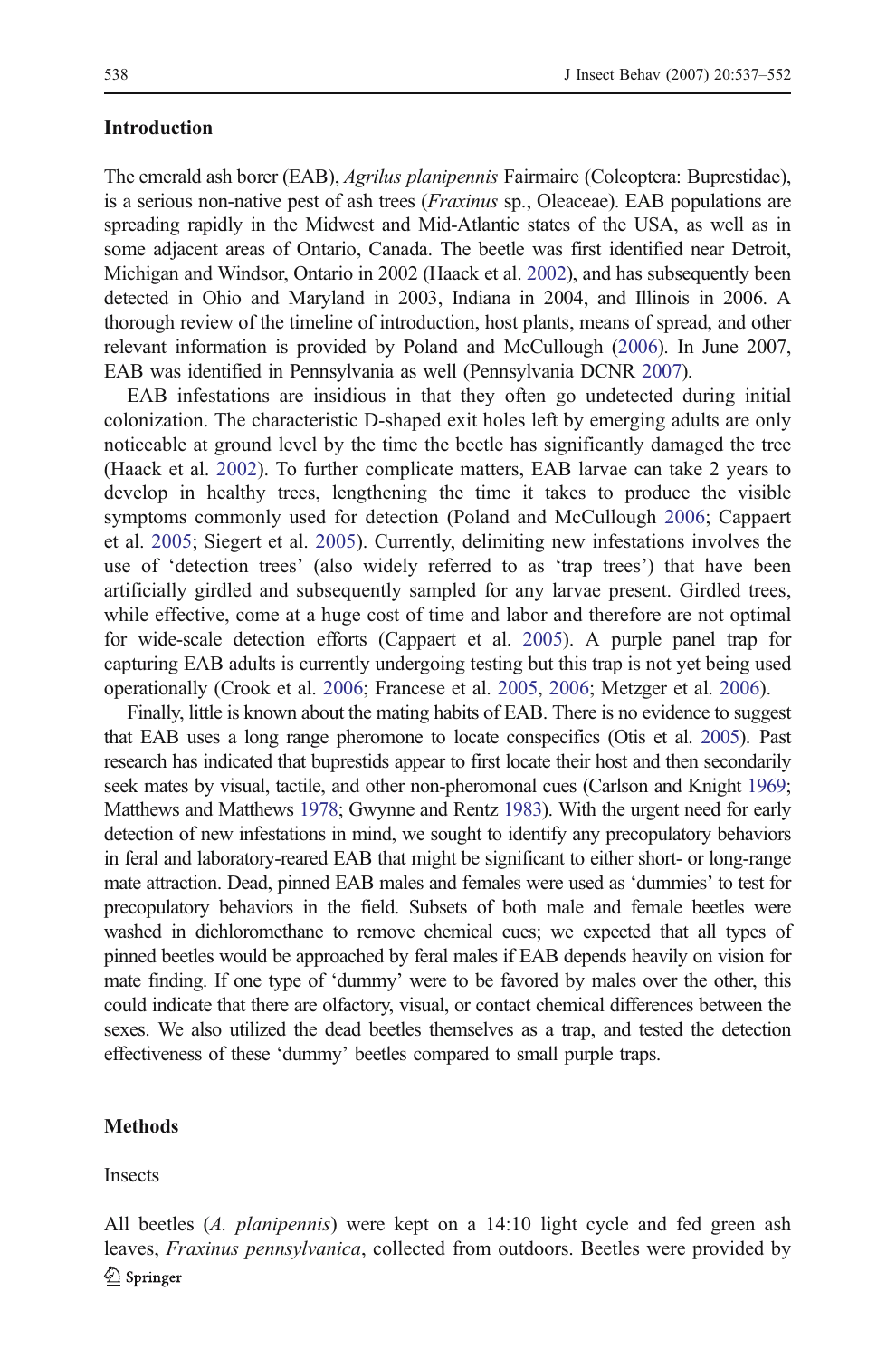USDA APHIS PPQ personnel at the experimental station in Brighton, Michigan, 48116. Beetles were reared from infested ash logs collected locally and kept in sealed barrels at ambient room temperature, with a cone at one end leading to an opening. This opening was capped with a removable plastic bottle. Beetles, attracted to the light at the opening, fell into the bottle and were collected every 24 h. Beetles were separated by sex on the day they emerged from the rearing barrels.

## Laboratory Behavioral Observations

Individual beetles were removed from sex-specific containers with soft forceps. A male and a female beetle were placed into a small plastic food-storage tub with paper toweling as a substrate as well as ash leaves in a florist's vial. The tub and vial were washed and new toweling and leaves were provided after each trial. Each beetle was randomly chosen from among the age cohorts (1-, 5-, 10-, 15-, and 20-day-old beetles) to form random combinations of beetles in each pairing. Four or five pairs were set up in a similar manner to be observed simultaneously. Beetles were given 15 min to acclimate to their cage and then were observed for 30 min. The following behaviors were noted: contact between individuals, wing fanning, open-wing basking, flight, vibratory interactions, mounting attempts, and copulation. All pairs were observed for 30 min, and the number of instances in which the beetles performed each behavior was noted. Beetles were frozen and discarded after mating trials, thus preventing any introduction of contact compounds into the sex-segregated cages or through the reuse of individual beetles in mating trials.

## Field Behavioral Observations

On 7 and 10 June 2006, at night between 9:00 and 11:15 P.M. EDT, 30 feral beetles were counted and observed on each occasion in the USDA/APHIS quarantined area around Brighton, MI. Beetles were located on ash trees by manual inspection while wearing a headlamp equipped with a red LED (Rayovac). The position of each beetle on the tree and its activity and sex were recorded before beetles were released back in to the tree nearby. Similarly, on 12 and 13 June 2006, in the morning between 6:45 and 8:20 A.M. EDT, 30 beetles were counted and observed on each occasion, and their sex, activity and position on the tree were recorded. On 8, 9, 10, 13, and 18 June 2006, from 9:00 A.M. until 5:00 P.M. EDT, ten, random, 1-m sections of branch on green ash trees were assessed for the presence of EAB at 30-min intervals. If only one or two beetles were present on the branch, they were simply counted without being removed from the tree. Beetles in groups of three or more individuals (within the 1-m section of branch examined) were collected and sexed using a hand lens, then returned to a nearby tree. During each day of the matefinding experiment detailed below, beetles present on the tree trunk up to 2.5 m from the ground were collected and sexed, and then released back onto the trunk.

# Mate-Finding

Lab-reared beetles of both sexes were killed in sex-specific vials by freezing, and then, segregated by gender, were immediately pinned through the thorax with a size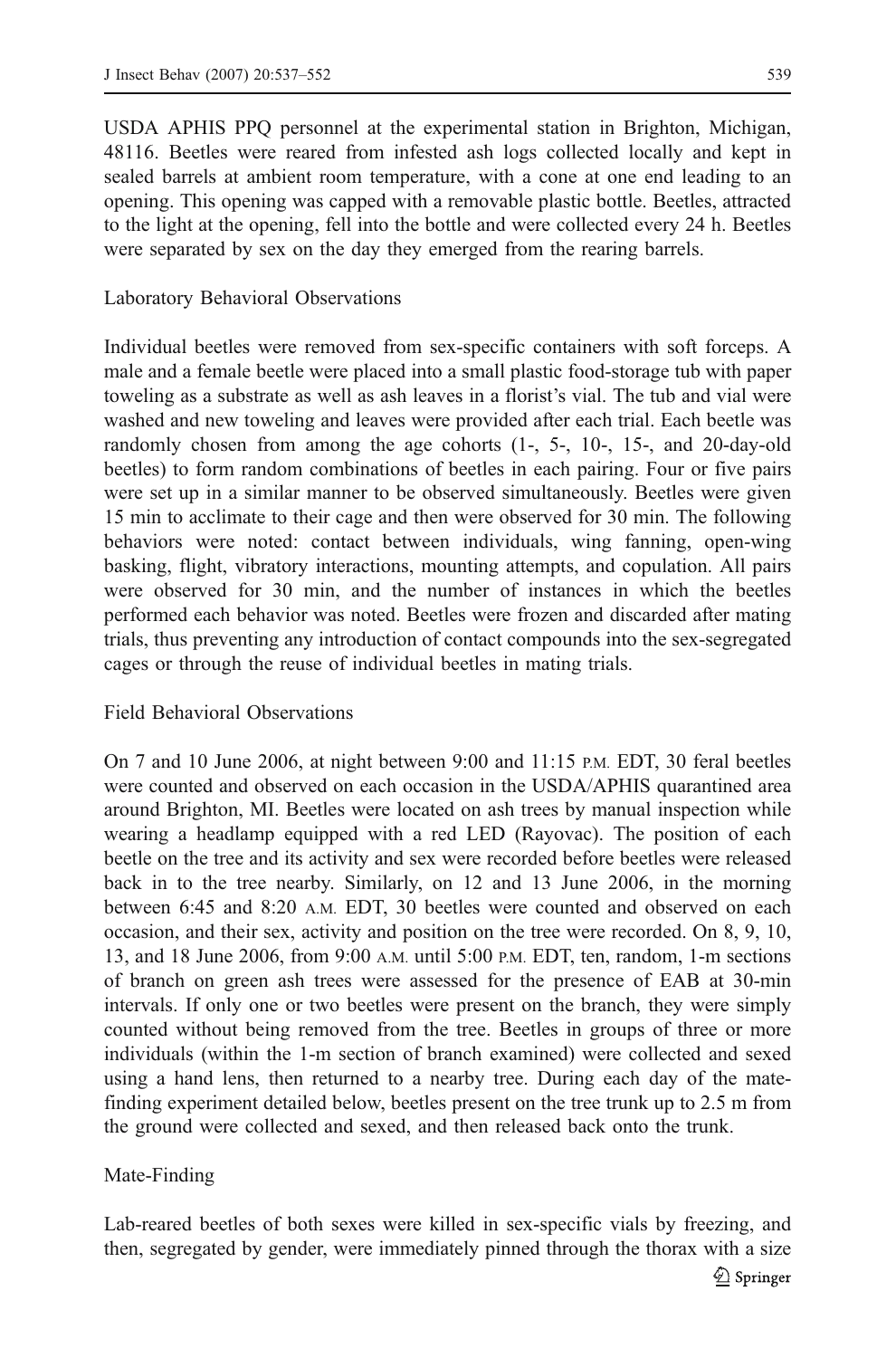2 Monarch insect pin to a Styrofoam board. The beetles were randomly chosen to be pinned in one of the following three postures (Fig. 1): elytra shut (their normal posture on the leaf); elytra pinned at approximately 30° to the body with the hind wings pinned at a 45° relative to the body (this mimics the behavior they perform before flight and while they bask); and with both elytra and wings positioned at an approximately 90° angle to the body (an exaggerated version of the basking posture). Beetles were then allowed to dry for 3 days at standard room temperature, at which point they had assumed these positions permanently.

After 3 days, half of the beetles of each gender and posture were randomly selected to be washed for 10 min in dichloromethane and then returned to dry for 1 day, at which point they were washed again. Washed beetles were not used until at least 24 h after the final washing. All washed or unwashed dried 'dummy' beetles were then taken to ash trees with EAB infestations and pinned onto the terminal leaflet of a leaf facing the sun (Fig. [2](#page-4-0)). All beetles were pinned to leaflets of approximately the same height (2 m) in a given replicate.

The identity of each 'dummy' beetle was inconspicuously coded by means of a small piece of adhesive tape using one of four colors placed on the underside of the leaflet to which the beetle was pinned. Colors were used as follows: red, unwashed female; orange, washed female; yellow, unwashed male; green, washed male. Insect pins containing no beetles were placed out on sunny terminal leaflets as well. Any beetles arriving on leaves with any of these treatments were sexed and recorded.

To judge overall EAB activity on the tree for comparison, five empty terminal leaf clusters were marked with a wrapping of Teflon tape around the base of the twig. Leaflets with pins only and empty leaflets each had a randomly colored piece of tape placed underneath the leaflet. All six treatments in a replicate were monitored for the presence of EAB for 2 h at a time. Beetles that arrived at any 'dummy' beetle or control leaf cluster were captured by hand or sweep net, sexed and released back into the tree, with the time of attraction and gender of each feral beetle being recorded.



Fig. 1 Three elytra positions tested for dead EAB of each sex in order to determine which was most attractive to feral EAB males. The *model in the center* is pinned with elytra shut, and elicited the most frequent aerial approaches by feral males.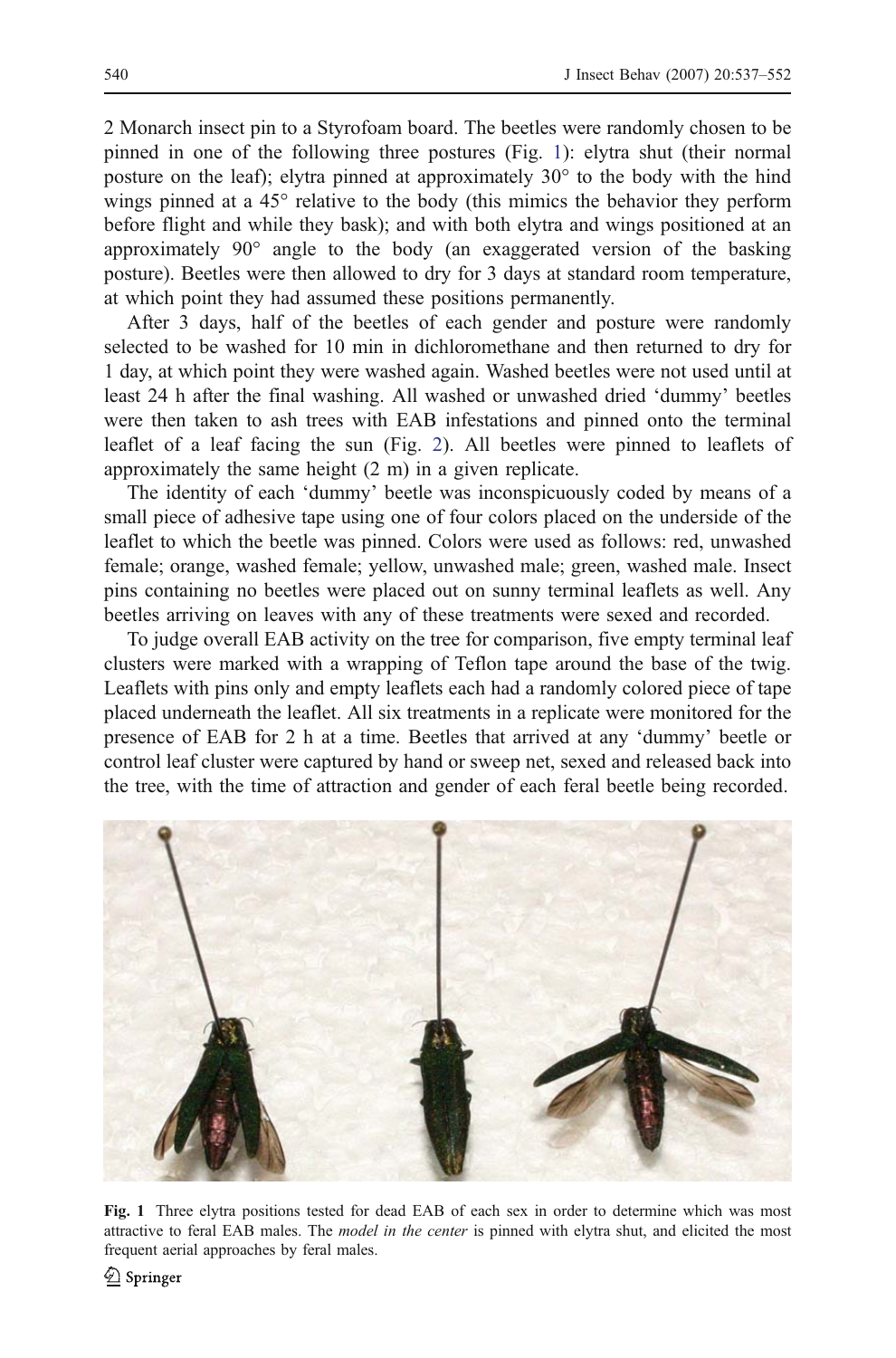<span id="page-4-0"></span>

Fig. 2 Close-up view, on the leaf surface, of a pinned EAB used to attract feral males. The *pin* was inserted through the thorax of the beetle, and then used to attach the beetle to the mid-vein of the ash leaflet.

Initially, all three postures of beetles were used. However, responses by feral males to open-winged 'dummy' beetles were very low (Fig. [3](#page-5-0)), as were responses to those models with a 30° elytral angle. In further observations, therefore, only pinned beetles (of either sex) with elytra closed were used. After 2 h, used 'dummy' beetles were replaced and the locations of each were randomly chosen in the portion of the tree currently facing the sun. In this way, the position of the experiment changed each day depending on the time.

Three infested sites in the area of Brighton, Michigan were used for this experiment, and each was used in a regular rotation on any day in which the weather was suitable. Experimental sites included one isolated tree in a business park; several dead and dying trees surrounding a commercial parking lot; and a combination of dead, dying, and relatively healthy infested trees in a forest edge setting. 'Dummy' beetles were used between 9:00 A.M. and 5:00 P.M. EDT from 20 June 2006 until 29 June 2006. Together, the visual model experiments comprised a total of ca. 40 observation-hours.

EAB Sticky Trapping Using Dummy Beetles

Beetles prepared identically to those used in the visual stimuli assessment were placed on terminal leaflets of ash tree leaves and coated with a layer of Tanglefoot by handapplication while wearing rubber gloves. In addition, other traps were made from: (1) 2.5 cm × 2.5 cm squares of purple trap material; (2) 2.5 cm  $\times$  2.5 cm squares of green metallic paper (HOTP-10371 'Emerald Glimmer', [http://www.paperpizazz.com\)](http://www.paperpizazz.com); (3) ovals of green metallic paper the size of an EAB; and (4) ovals of green metallic  $\mathcal{D}$  Springer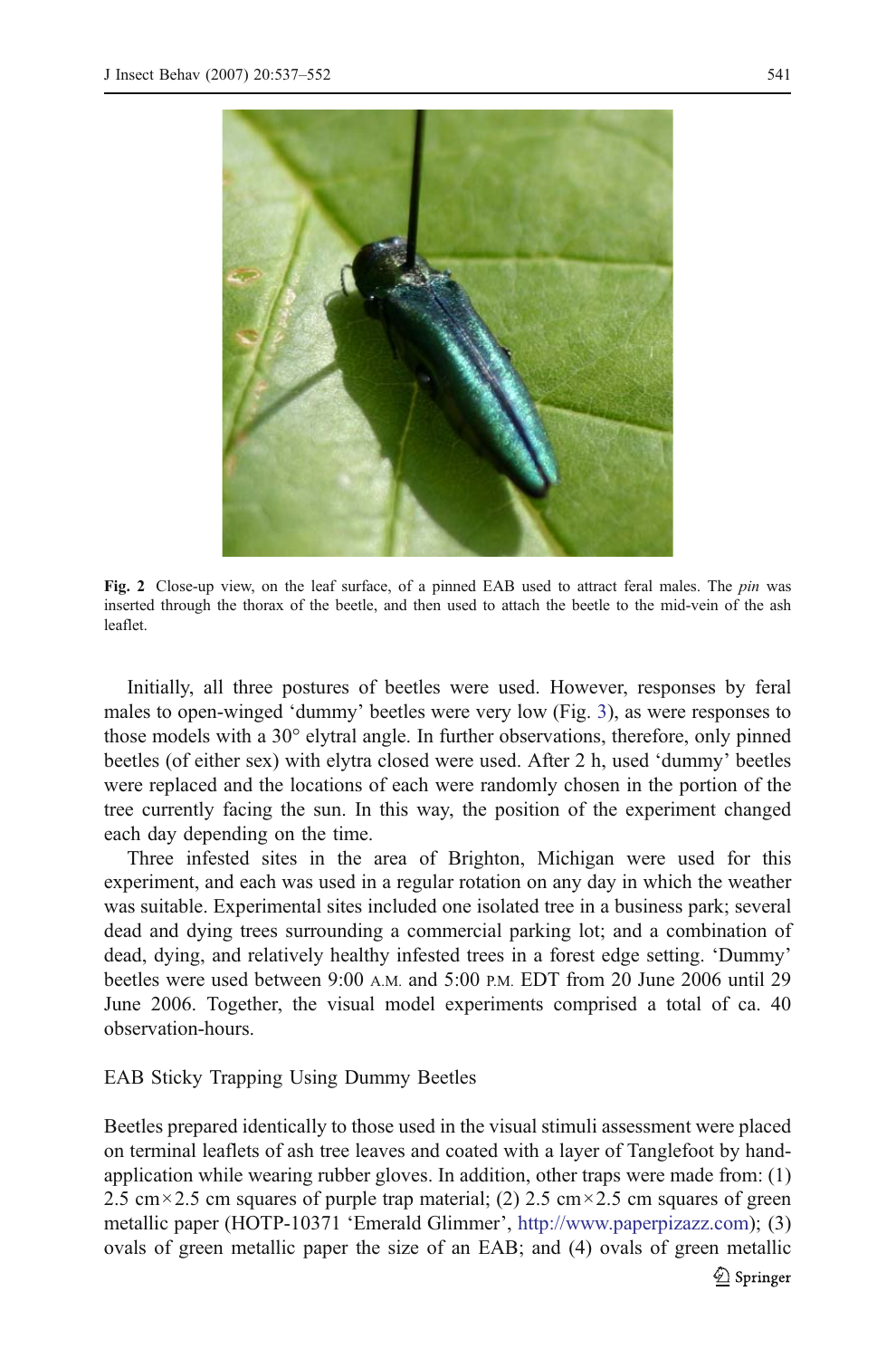<span id="page-5-0"></span>

4 cm

Fig. 3 Various approach flight-tracks, transcribed from video, of feral male EAB descending rapidly onto pinned, closed-elytra models on leaves. The scale bar at left indicates 4 cm in each frame. The small oval on each depicted leaflet is the position of the pinned EAB on the leaf. The span of time between each dot is 1/16 s.

paper twice the length and width of an EAB. All such traps were displayed randomly on the terminal leaflets of ash trees in ten replicates of each trap type at each of two field sites. Placement was completed on 30 June 2006. These sticky traps were monitored for the presence of trapped feral EAB on 4 July 2006 and again on 8 July 2006. Any beetles trapped were removed with forceps, rinsed in Histo-Clear (HS-200, National Diagnostics) and sexed under a dissecting scope.

# Behavioral Analyses

The approaches of feral male beetles onto leaves containing pinned 'dummy' beetles were recorded for illustrative purposes using a Sony HandyCam digital camcorder (Model DCR-TRV350, Sony). Video was transferred via an IEEE 1394 connection to a Dell Inspiron 8600 laptop computer using the Windows XP Home operating system and Windows Movie Maker 2.0 (Microsoft), and the beetle images were captured at 512 kbps at a size of 320 by 240 pixels. Flight tracks (Fig. [4\)](#page-6-0) were prepared by placing transparency sheets over a computer monitor while the video was played frame-by-frame in Movie Maker. At each frame (1/16 s), a marking pen was used to place a dot on the transparency sheet at the center of the feral beetle's image. The final position of the feral male on the model was recorded as a dot within 2 Springer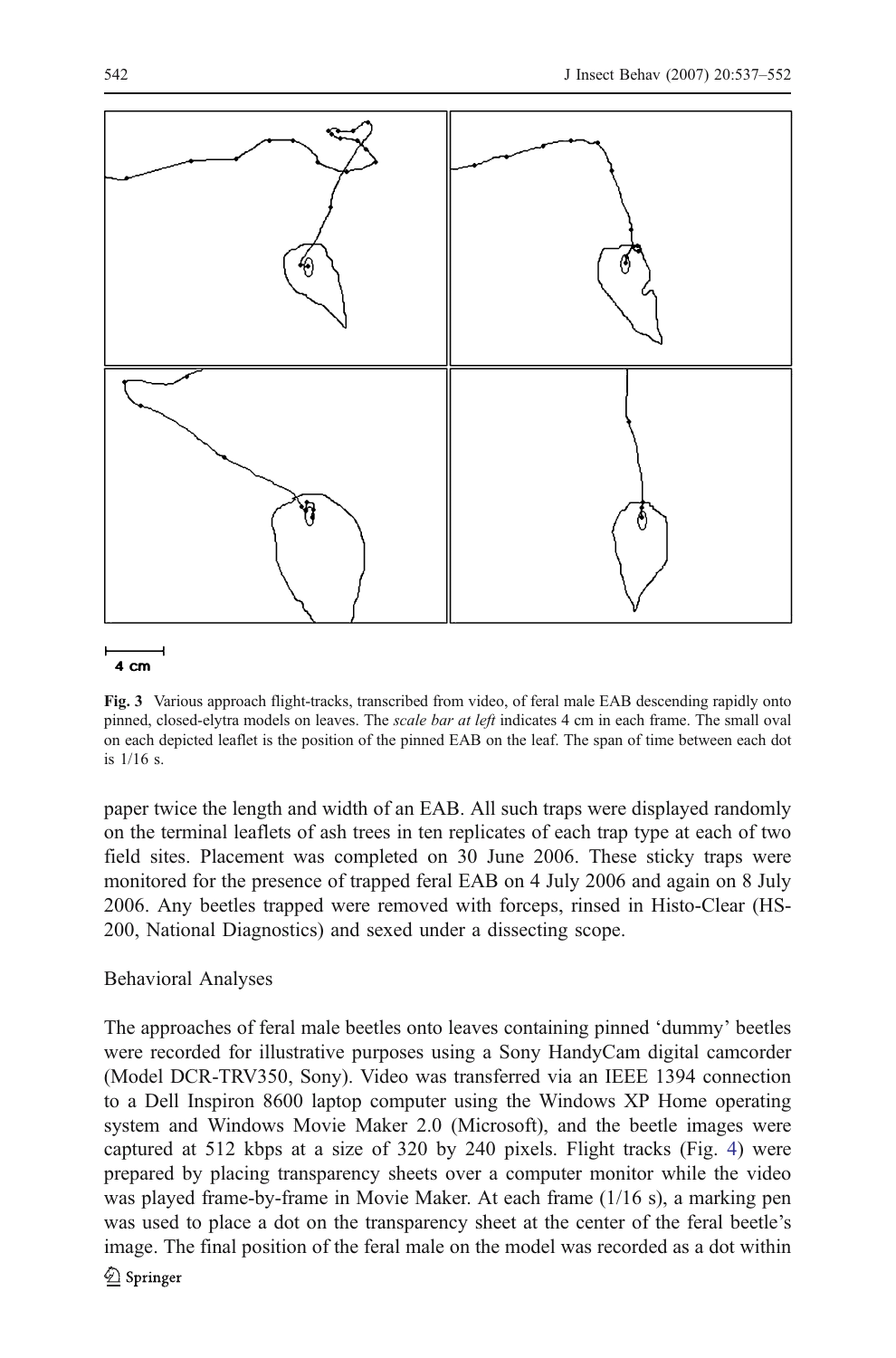<span id="page-6-0"></span>

Fig. 4 Effect of model beetle elytra position on the number of paratrooper copulation approaches observed in feral male EAB. Models of either gender with fully open elytra and wings elicited no paratrooper copulation attempts. Models of either gender with fully closed elytra resulted in the highest observed number of paratrooper copulation attempts.

an oval. The dots were connected in sequence and an outline of the leaf was then traced at the position it was in when the feral beetle landed.

# Statistical Analyses

Descriptive statistics for lab and field behavioral data were obtained with SPSS version 13 (SPSS 2004) on a Dell Inspiron 8600 laptop computer using the Windows XP (Microsoft) operating system. Analysis of lab behavioral data was performed using PROC PRINCOMP in SAS version 9.1 (SAS Institute 2005). Analysis of feral male approaches by pinned beetle treatment was performed using PROC GLM Type III sum of squares in SAS, including Tukey's Studentized range test. Male approach data was log transformed prior to this analysis. The number of males approaching each pinned beetle treatment and the controls was analyzed using PROC GLM in SAS, again including Tukey's Studentized Range Test for multiple comparisons.

# **Results**

Laboratory Behavioral Observations

During the 260 trials conducted in the laboratory, rates of copulation were extremely low. Principal component analysis revealed no strong correlations between any two behaviors. Among the stronger, although still weak, correlations were male wing fanning to male flight (correlation matrix value=0.5365), female wing fanning to  $\mathcal{D}$  Springer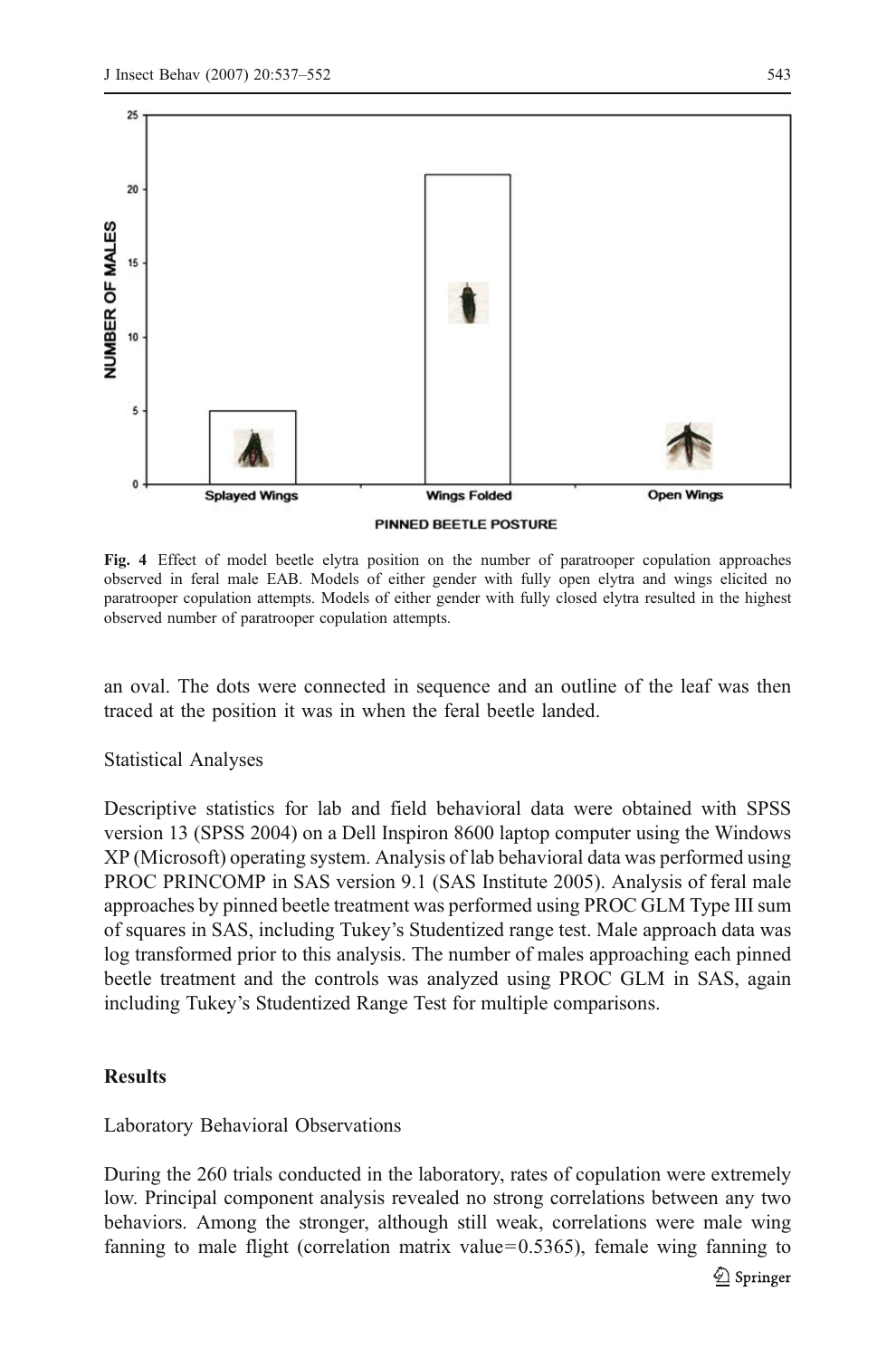female flight (correlation matrix value=0.5294), and contact to female juddering (a vibration of the body while stilting up on the legs; correlation matrix value=0.4166).

No behavior was strongly correlated with copulation; even male mounting of the female only correlated with a value of 0.5308. The complete correlation matrix is given in Table [1.](#page-8-0) Contact between the male and female beetles occurred in 85.8% of the trials. Following contact, females clung to males in 2.3% of trials. Males performed wing fanning behavior in 37.7% of the trials, whereas females performed wing fanning in 24.6% of the trials. Basking behavior (open wings) was performed by males in 20.4% of trials and by females in 24.3% of trials. Juddering by males occurred in 38.4% of trials and in 56.2% of trials by females. Flight occurred in 35.4% of the trials for males, and in 22.7% of the trials for females. Males mounted females in 5.3% of trials. For comparison, copulation only occurred in 2.3% of trials. One male mounted a female at 1 day of age (but was kicked off), and another mounted a female at 5 days of age, and was also unsuccessful at achieving a mating. However, most mounting was performed by males of at least 10 days of age (11 out of 14 cases), and copulation was not observed until both the male and female were at least 10 days old.

We terminated all trials at 30 min; therefore it is possible that more matings would have occurred given a longer interval. The lack of any obvious and consistent precopulatory behavior performed by either sex in our trials suggested that some condition necessary for efficiently getting the sexes together was missing in the laboratory. Increasing the density of EAB in a container did increase the number of mating pairs that formed (we used 20 of each sex in one trial and observed four matings in 30 min), but they occurred at the same frequency and in the same way in which single pairs were observed forming: beetles simply contacted one another, and the male quickly attempted to mount the female. To test the possibility that the beetles may use acoustic cues to make contact, we set up a bat detector (Model #T-7407, Acorn Naturalists) approximately 30 cm from the mating arenas, and no ultrasound emissions were detected as having been produced by the beetles during the course of this experiment.

#### Field Behavioral Observations

In the early morning around sunrise, the 60 beetles examined were found primarily sitting on leaflets (95%) as compared to those found on petioles (5%; Table [2\)](#page-9-0). Of the 95% of EAB on leaflets, 29.8% were found on terminal leaflets, 3.5% on terminal leaflet tips, 21.1% on non-terminal leaflet tips, and 45.6% were found on a leaflet other than the terminal (Table [2](#page-9-0)). Of those beetles on terminal leaflets or terminal leaflet tips, only 26.3% were male. At this time of day, 58.3% of the beetles observed on any tree location were female. Feeding on leaves was observed in 45% of beetles, while mating pairs comprised 3.3% of the total EAB observed. All other beetles were apparently inactive.

At night, beetles were also found primarily on leaflets (86.7% of 60 EAB observed) (Table [3\)](#page-9-0). Just over 46% (46.7%) of the 60 beetles found on the leaflets at night were male. At night, feeding on leaflets was performed by 8.3% of the beetles, with 91.7% of the beetles being inactive. The five beetles observed to be feeding initiated this behavior after the headlamp was brought to bear on their location. Of 2 Springer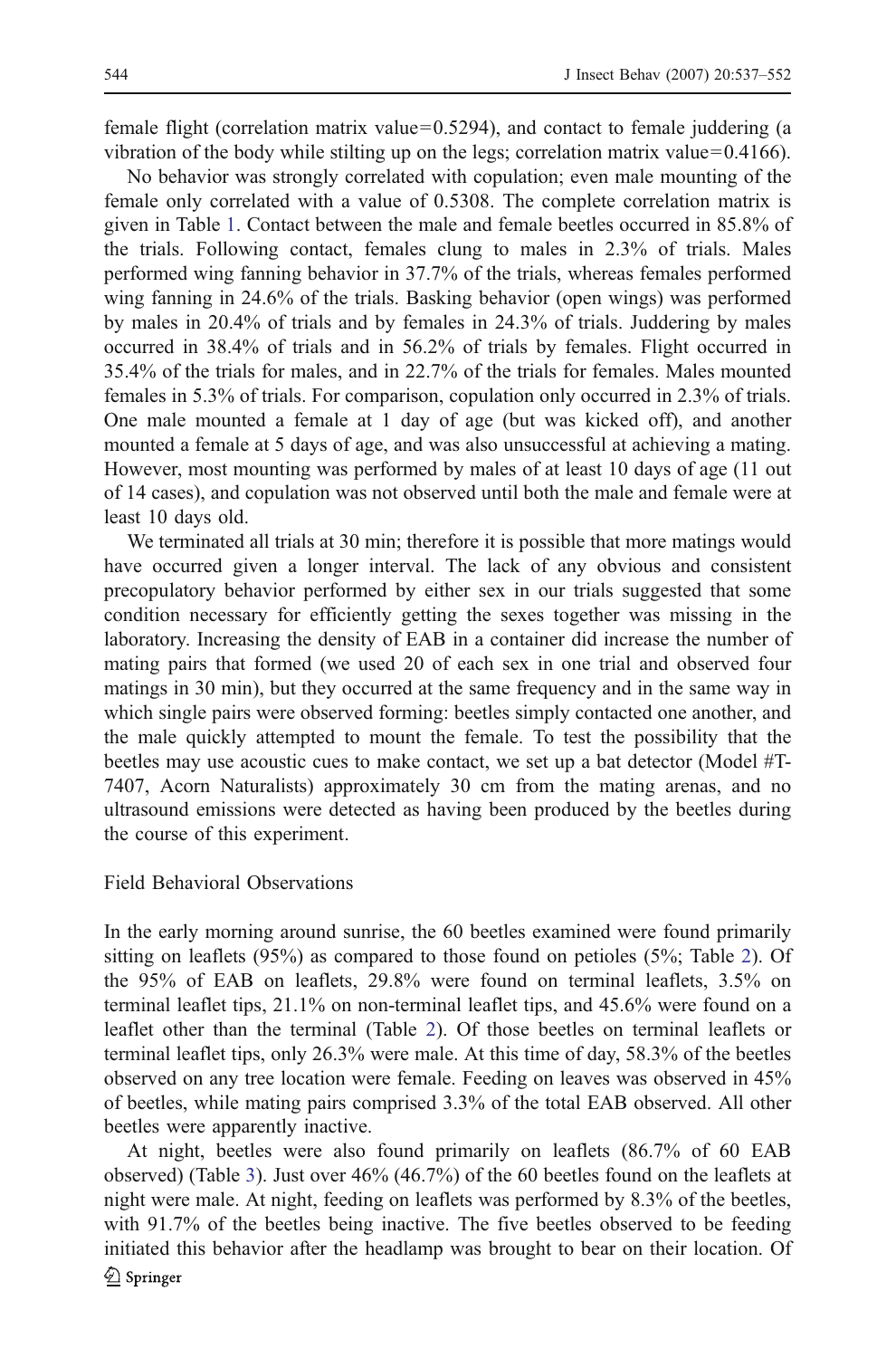<span id="page-8-0"></span>

|     | t                                                                                    | mwf                                                        | fwf                                                                                                                                                                                                                                                                                                | mow         | fow                                                                                                                                                                                                                                                                                                           | Ē                           | $\overline{H}$                                                                                       | 'nf | ₩ | fom                | mm | doc |
|-----|--------------------------------------------------------------------------------------|------------------------------------------------------------|----------------------------------------------------------------------------------------------------------------------------------------------------------------------------------------------------------------------------------------------------------------------------------------------------|-------------|---------------------------------------------------------------------------------------------------------------------------------------------------------------------------------------------------------------------------------------------------------------------------------------------------------------|-----------------------------|------------------------------------------------------------------------------------------------------|-----|---|--------------------|----|-----|
|     |                                                                                      |                                                            |                                                                                                                                                                                                                                                                                                    |             |                                                                                                                                                                                                                                                                                                               |                             |                                                                                                      |     |   |                    |    |     |
| mw  |                                                                                      |                                                            |                                                                                                                                                                                                                                                                                                    |             |                                                                                                                                                                                                                                                                                                               |                             |                                                                                                      |     |   |                    |    |     |
| fwf | 0.0005                                                                               |                                                            |                                                                                                                                                                                                                                                                                                    |             |                                                                                                                                                                                                                                                                                                               |                             |                                                                                                      |     |   |                    |    |     |
| mow | 0.042                                                                                |                                                            |                                                                                                                                                                                                                                                                                                    |             |                                                                                                                                                                                                                                                                                                               |                             |                                                                                                      |     |   |                    |    |     |
| fow | 0.0780                                                                               | -0.1250<br>-0.0192<br>0.0417<br>0.1682<br>0.5365<br>0.5365 | $\begin{array}{r} 0.00000 \\ 0.000000 \\ -0.0000000 \\ -0.0000000 \\ -0.0000000 \\ -0.0000000 \\ -0.0000000 \\ -0.0000000 \\ -0.0000000 \\ -0.000000 \\ -0.000000 \\ -0.000000 \\ -0.000000 \\ -0.000000 \\ -0.000000 \\ -0.000000 \\ -0.000000 \\ -0.000000 \\ -0.000000 \\ -0.000000 \\ -0.0000$ |             | $\begin{array}{l} 88 \\ 07417 \\ 61333 \\ 76334 \\ 8635 \\ 9635 \\ 9635 \\ 9635 \\ 9635 \\ 9635 \\ 9635 \\ 9635 \\ 9635 \\ 9635 \\ 9635 \\ 9635 \\ 9635 \\ 9635 \\ 9635 \\ 9635 \\ 9635 \\ 9635 \\ 9635 \\ 9635 \\ 9635 \\ 9635 \\ 9635 \\ 9635 \\ 9635 \\ 9635 \\ 9635 \\ 9635 \\ 9635 \\ 9635 \\ 9635 \\ 9$ |                             | 8641752884857526925264251252652652642512526526425125265265262526252752625275262527526252752625275262 |     |   |                    |    |     |
|     |                                                                                      |                                                            |                                                                                                                                                                                                                                                                                                    |             |                                                                                                                                                                                                                                                                                                               |                             |                                                                                                      |     |   |                    |    |     |
|     | 0.2768<br>0.4166<br>0.0942<br>0.0159                                                 |                                                            |                                                                                                                                                                                                                                                                                                    |             |                                                                                                                                                                                                                                                                                                               |                             |                                                                                                      |     |   |                    |    |     |
|     |                                                                                      |                                                            |                                                                                                                                                                                                                                                                                                    |             |                                                                                                                                                                                                                                                                                                               |                             |                                                                                                      |     |   |                    |    |     |
|     |                                                                                      |                                                            |                                                                                                                                                                                                                                                                                                    |             |                                                                                                                                                                                                                                                                                                               |                             |                                                                                                      |     |   |                    |    |     |
| έm  | 0.0626                                                                               | 0.0667                                                     |                                                                                                                                                                                                                                                                                                    |             |                                                                                                                                                                                                                                                                                                               |                             |                                                                                                      |     |   |                    |    |     |
|     | 0.972                                                                                | 0.0254                                                     |                                                                                                                                                                                                                                                                                                    |             |                                                                                                                                                                                                                                                                                                               |                             |                                                                                                      |     |   |                    |    |     |
| go  | 0.0626                                                                               | 0.0390                                                     |                                                                                                                                                                                                                                                                                                    |             |                                                                                                                                                                                                                                                                                                               |                             |                                                                                                      |     |   |                    |    |     |
|     | Variables: <i>cnt</i> contact between sexes<br>m/ male flight; // female flight; fcm |                                                            | mw male wing 1<br>emale clings                                                                                                                                                                                                                                                                     | to male: mm | emale wing I                                                                                                                                                                                                                                                                                                  | male mounts temale; and cop | nale opens<br>copulatio                                                                              |     |   | <i>mi</i> male jud |    |     |

| í<br>ı<br>ï                          |  |
|--------------------------------------|--|
| I                                    |  |
| ı                                    |  |
| ï<br>í<br>í<br>ı                     |  |
| ı<br>ı<br>ï<br>ı<br>í<br>í<br>þ<br>I |  |
| くしょ<br>í<br>I                        |  |
| ı<br>ı<br>ś                          |  |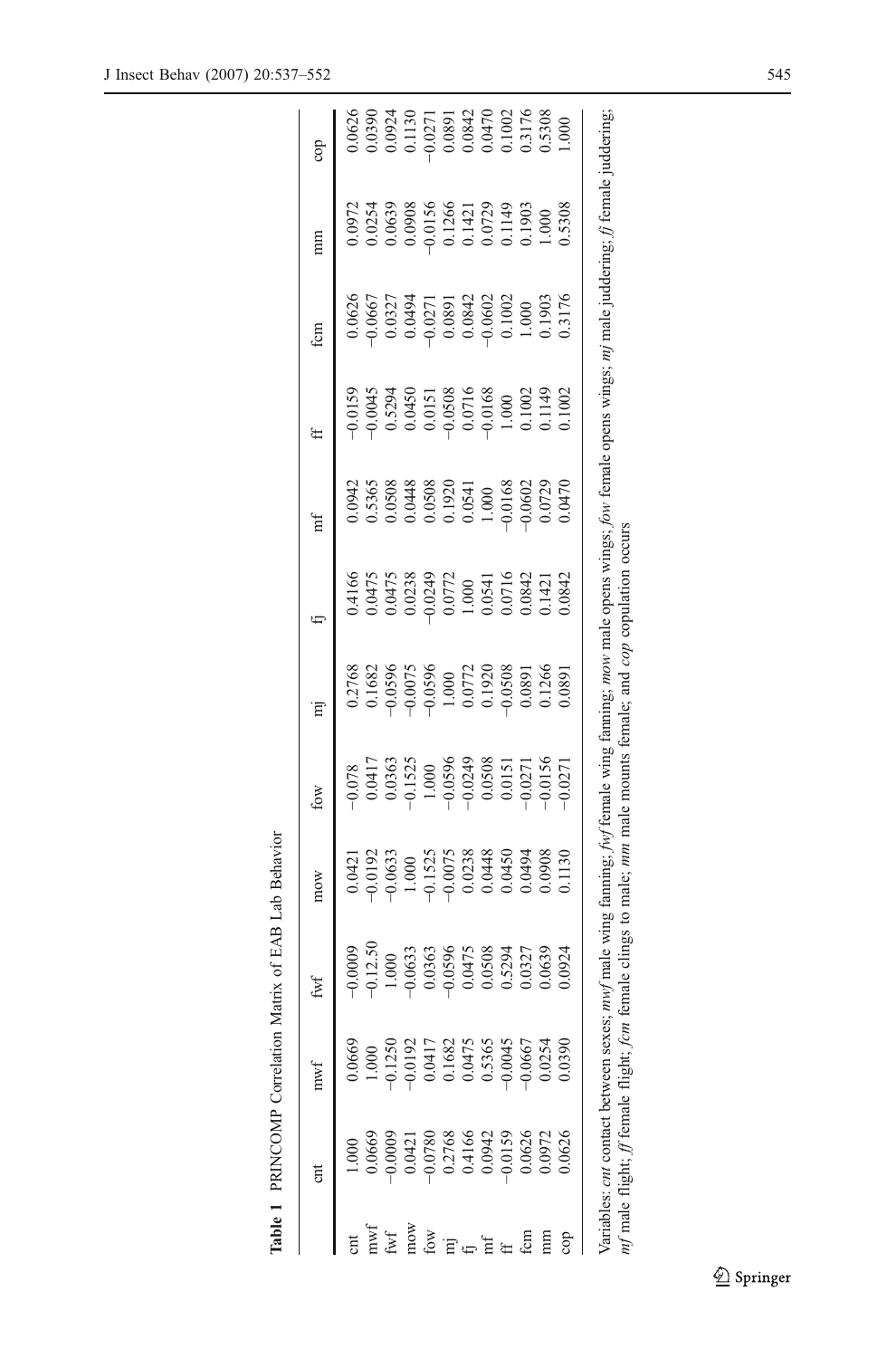|       | No. of obs. | Percent of total | Cumul. percent |
|-------|-------------|------------------|----------------|
| L     | 26          | 43.3             | 43.3           |
| LT    | 12          | 20               | 63.3           |
| P     |             |                  | 68.3           |
| TL    | 12          | 28.3             | 96.7           |
| TLT   |             | 3.3              | 100            |
| Total | 60          | 100              |                |
|       |             |                  |                |

<span id="page-9-0"></span>Table 2 Position of Feral EAB on Ash Trees at Sunrise

 $L$  Leaflet;  $LT$  leaflet tip;  $TL$  terminal leaflet;  $TLT$  terminal leaflet tip;  $P$  petiole

the 60 beetles observed, 8.3% were located on petioles, and 5% were located on a branch of the tree rather than a leaflet. We further divided the 86.7% of total beetles observed (52/60) on leaflets into the same categories used above. We observed 15.4% of these to be on terminal leaflets, 5.8% on terminal leaflet tips, 21.2% on leaflet tips, and 57.7% on leaflets other than the terminal. In this case, beetles found on terminal leaflets or their tips, only 33.3% were male (Table 3). This pattern is similar to that noted during the day for leaflet tips.

Many beetles were observed flying near the canopy of the tree as the temperature warmed during the morning observations. We captured 30 flying beetles on the second morning of observation; of the beetles caught in flight, 28 were male. The shift to male bias at night may be a result of those actively flying beetles settling on the tree.

Of the 91 total beetles observed on tree trunks during the day, 70 were female (77% of total), while only 21 (23%) were male. No mating pairs were observed forming on trunks, but nine pairs were observed on trunks already in copula. Highest activity on tree trunks, quantified as number of beetles observed per hour, occurred between 1500 and 1800 P.M. EDT during which time a total of 47 female and 16 male beetles were observed on the trunks. This period appeared to be associated with the highest daytime temperatures (greater than 75°F).

#### Mate-Finding

Feral male EAB flying rapidly around the foliage suddenly hovered 0.3–1.0 m above beetles pinned to leaves and then rapidly and accurately dove onto the backs of the 'dummy' beetles. We term this behavior 'paratrooper copulation', because of the

|            | No. of obs. | Percent of total | Cumul. percent |
|------------|-------------|------------------|----------------|
| B          |             |                  |                |
| L          | 30          | 50               | 55             |
| LT         | 11          | 18.3             | 73.3           |
| P          |             | 8.3              | 81.7           |
| TL         |             | 13.3             | 95             |
| <b>TLT</b> |             |                  | 100            |
| Total      | 60          | 100              |                |

Table 3 Position of Feral EAB on Ash Trees After Sunset

B Branch; L leaflet; LT leaflet tip; TL terminal leaflet; TLT terminal leaflet tip; P petiole  $\textcircled{2}$  Springer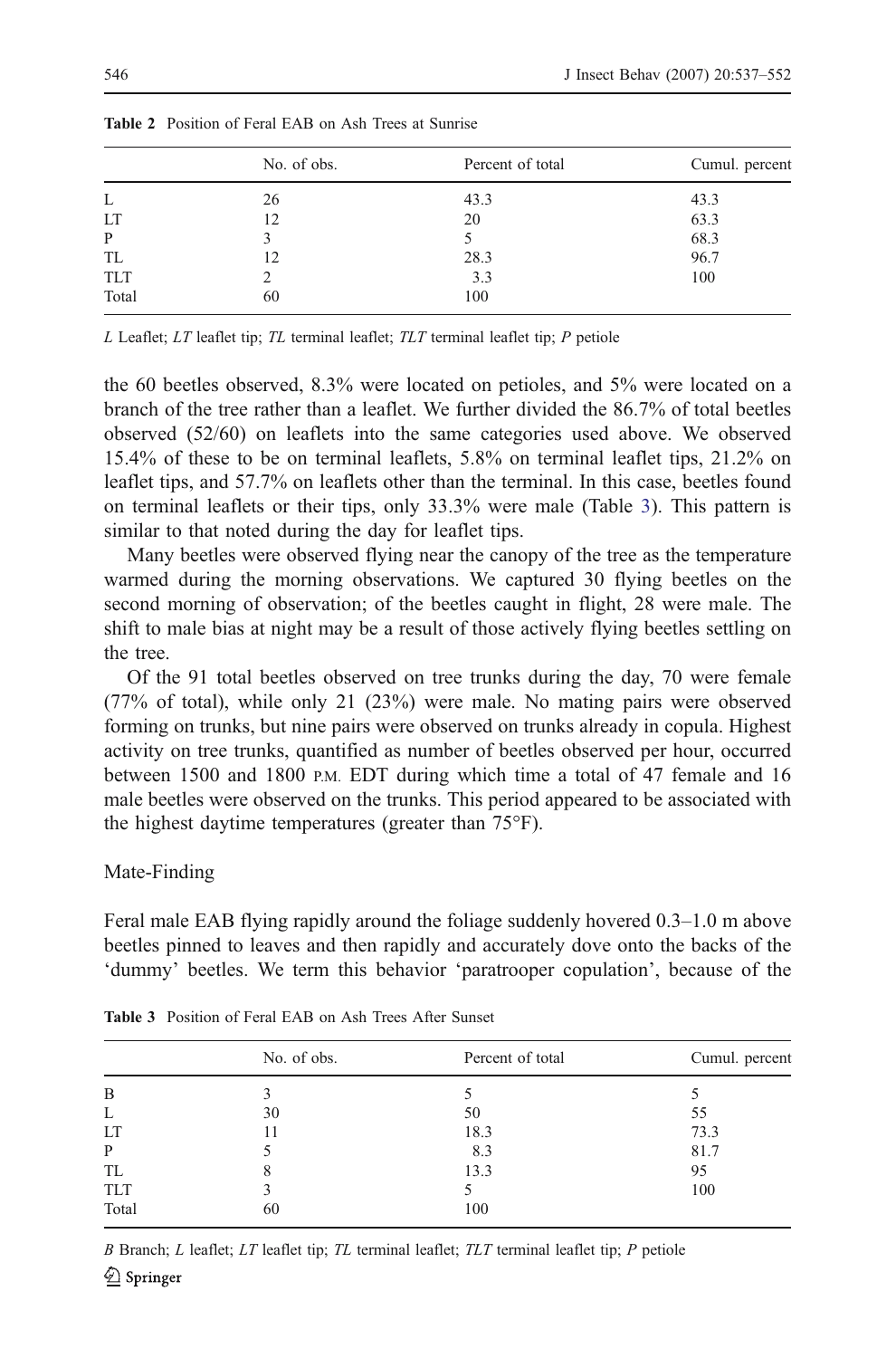rapid, often straight descent by males (Fig. [3\)](#page-5-0). Probing movements with the aedeagus typically followed landing by at most a few seconds, especially when the male landed on an unwashed female. 'Dummy' beetles pinned with the elytra closed elicited frequent paratrooper approaches compared to those pinned with wings splayed. 'Dummy' beetles with open wings were very poor elicitors of feral male behavior (Fig. [4](#page-6-0)).

Equivalent numbers of feral males were observed on the leaflets containing each of the four types of closed-elytra beetles (ANOVA;  $F=0.47$ ,  $p=0.7024$ ) and these leaflets had significantly more males on them than did either leaflets with an empty pin or completely blank leaves (ANOVA;  $F=14.65$ ,  $p<0.0001$ ).

All four types of closed-elytra beetles evoked equivalent numbers of paratrooper copulation attempts (Fig. 5). No paratrooper approaches were observed in response to blank leaflets either with, or without, a pin (Fig. 5). Once the males had completed their approach, there were significant differences in the amount of time they spent in contact with the dead beetles related to their sex and whether or not they had been washed with dichloromethane. We include mounting, copulation attempts, antennation, and remaining in constant contact with the pinned EAB in the broad category of 'contact' by male EAB. Feral males spent significantly more time  $(ANOVA, F=50.87,$  $p<0.0001$ ) in contact with unwashed female EAB than with any other type (Fig. [6,](#page-11-0)



Fig. 5 Mean number of paratrooper copulation attempts observed per replicate (black bars) and the total number of paratrooper attempts (*empty bars*) observed in response to the different models during the eight replicates of our experiment. F.W. washed female; F.U. unwashed female;  $M.W.$  washed male;  $M.U.$ unwashed male; P leaflet with pin; E.L. empty leaflet. Eight replicates of this experiment were conducted, each lasting for 2 h. The number of feral males observed near any of the four types of beetle models is not statistically different (ANOVA,  $F=0.47$ ,  $p=0.7024$ ) but all four of the models had significantly more males than either of the two controls (ANOVA,  $F=14.65$ ,  $p<0.0001$ ).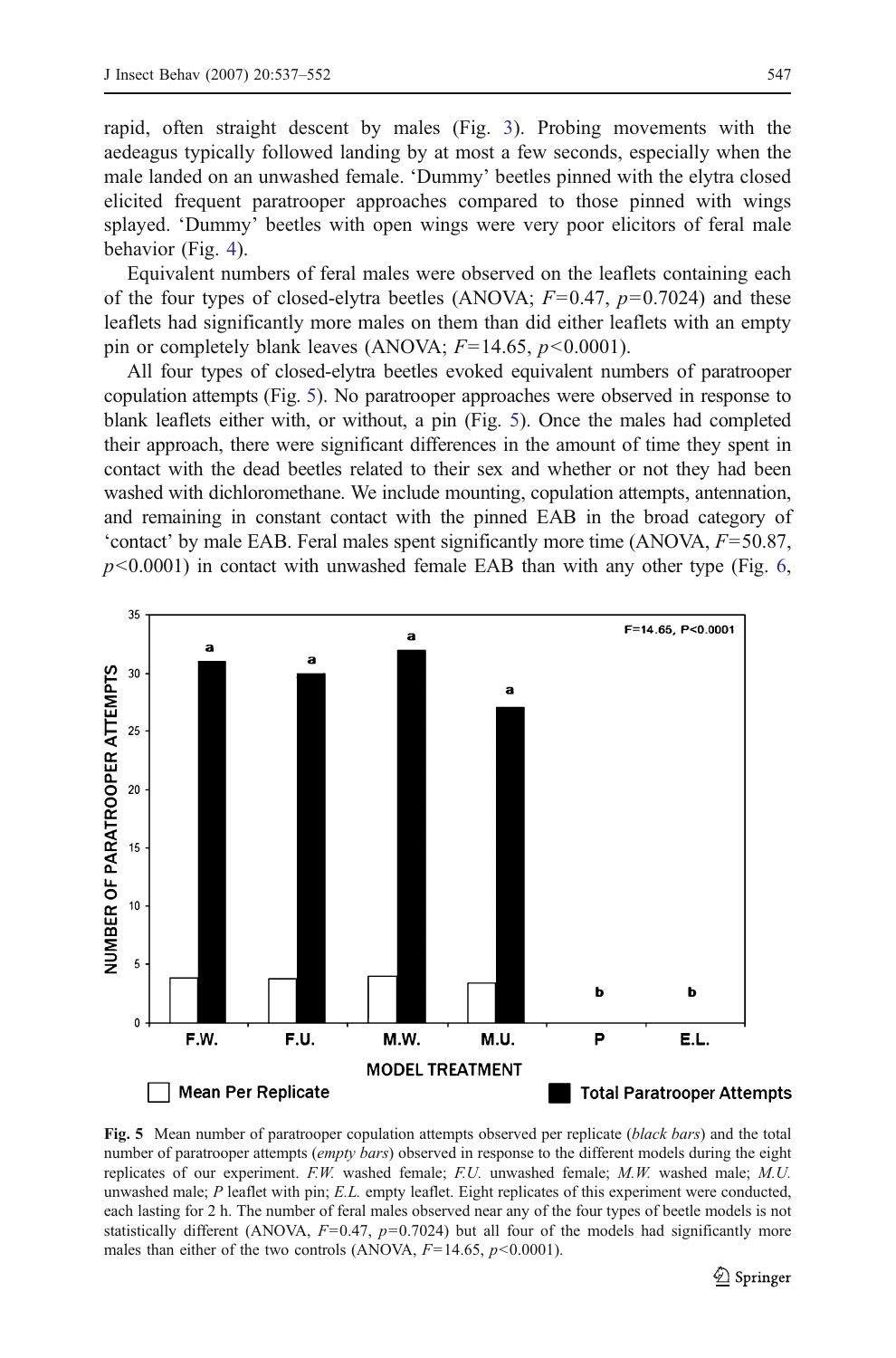<span id="page-11-0"></span>

Fig. 6 Bars indicate two standard errors about the mean (squares). The treatment type of pinned EAB is shown on the X-axis, with  $W$  representing 'washed' beetles and  $U$  representing 'unwashed' beetles. The time in seconds spent on the pinned beetle is shown on the Y-axis. Bars having no letters in common are significantly different from one another (ANOVA,  $F=50.87$ ,  $p<0.0001$ ).

Table 4). Also, males spent significantly less time in contact with unwashed male EAB than with any other type. Washed male and washed female beetles evoked equivalent, intermediate durations of contact time by the males (Fig. 6).

EAB Sticky Trapping Using Dummy Beetles

Figure [7](#page-12-0) shows the relative captures of feral beetles in response to the five types of traps on leaflets used during summer 2006. During the course of this experiment, only males were captured in response to metallic green ovals or to pinned EAB on leaves. Purple squares and green metallic squares captured both male and female EAB. Some of the trapped beetles managed to crawl short distances through the Tanglefoot layer, and thus we assume that some beetles may have escaped.

| TRT comparison | Diff. btwn. means | Upp. conf. lim. | Low. conf. lim. | Sig. |
|----------------|-------------------|-----------------|-----------------|------|
| <b>FU-FW</b>   | 1.8515            | 1.3014          | 2.4016          | ***  |
| <b>FU-MW</b>   | 1.9255            | 1.3796          | 2.4714          | ***  |
| <b>FU-MU</b>   | 2.7342            | 2.1644          | 3.3039          | ***  |
| <b>FW-FU</b>   | $-1.8515$         | $-2.4016$       | $-1.3014$       | ***  |
| <b>FW-MW</b>   | 0.0740            | $-0.4673$       | 0.6153          |      |
| <b>FW-MU</b>   | 0.8827            | 0.3172          | 1.4481          | ***  |
| MW-FU          | $-1.9255$         | $-2.4714$       | $-1.3796$       | ***  |
| MW-FW          | $-0.0740$         | $-0.6153$       | 0.4673          |      |
| <b>MW-MU</b>   | 0.8087            | 0.2474          | 1.3700          | ***  |
| MU-FU          | $-2.7342$         | $-3.3039$       | $-2.1644$       | ***  |
| MU-FW          | $-0.8827$         | $-1.4481$       | $-0.3172$       | ***  |
| MU-MW          | $-0.8087$         | $-1.3700$       | $-0.2474$       | ***  |

Table 4 GLM Analysis of Time Spent on Pinned Beetle Treatments by Male EAB

Pinned beetle treatments are as follows: FW washed female; FU unwashed female; MW washed male; MU unwashed male. Asterisks indicate a significant difference between treatments.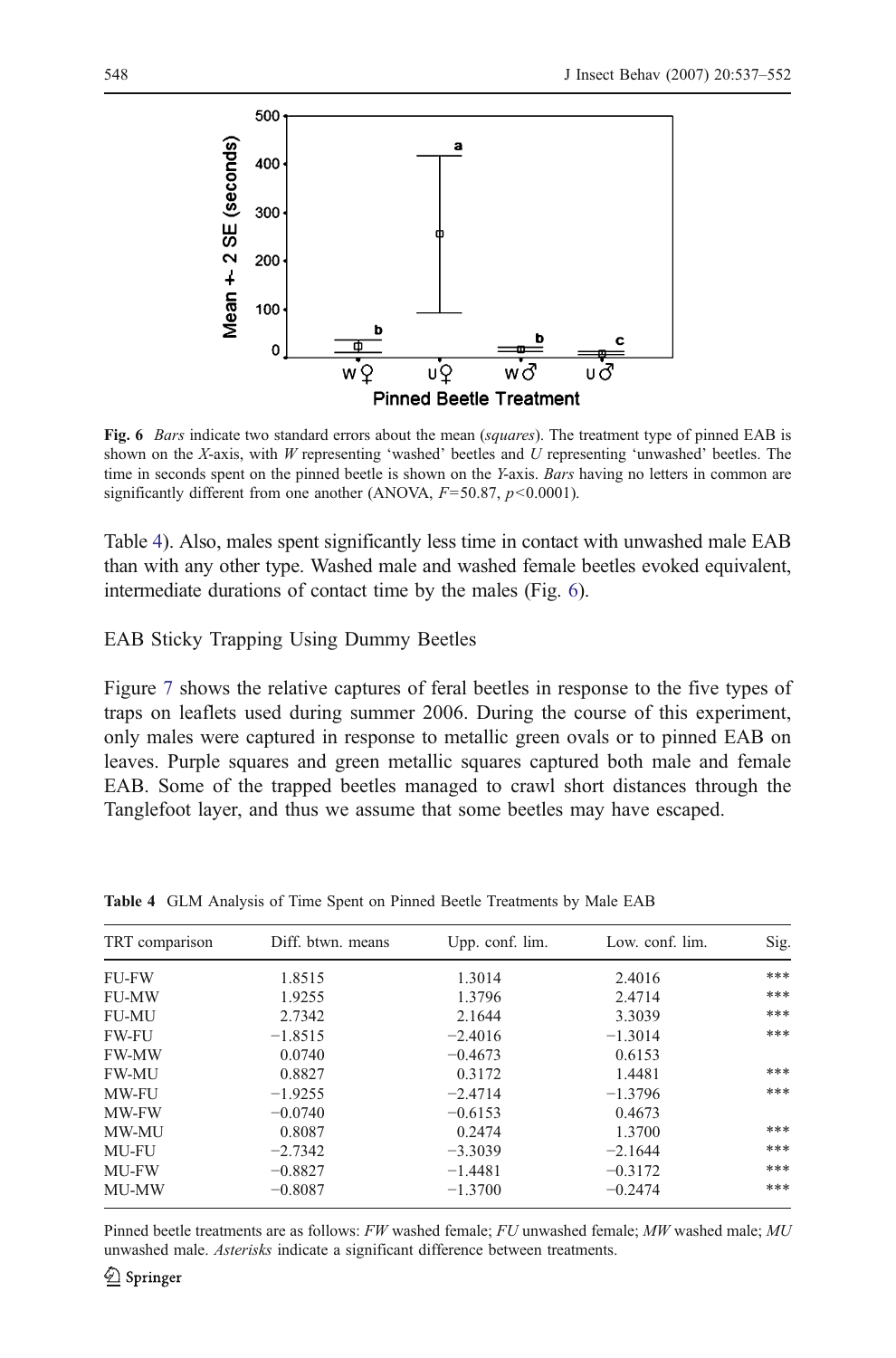<span id="page-12-0"></span>

Fig. 7 Number and sex of wild EAB caught on sticky-leaf traps containing different visual cues in June and July of 2006. Trap types used included 2.5 by 2.5 cm metallic green squares, 2.5 by 2.5 cm purple squares, pinned female EAB, small EAB-sized metallic green ovals and large metallic green ovals approximately double the area of an EAB. Note that pinned EAB models attracted only males.

## Female Ovipositor Pulsation

Finally, we observed a behavior performed by female EAB in which the ovipositor and its surrounding soft tissue was extended outward at intervals while the female was stationary on a leaf. This soft tissue was extended for between 0.5 and 1 s at a time, interspersed in an apparently random manner by the entire ovipositor being extended as well. Individual females performed this behavior for several to many minutes, with a pulsation of the soft terminal integumental tissue generally continuing throughout this time. Figure [8](#page-13-0) depicts a close-up posterior view of a feral female EAB in this posture. No feral EAB adults were observed to approach such females during the greater than 3 h of observation of these EAB females.

# **Discussion**

EAB males appear to seek their mates using visual cues once prospective mates are already present on the host tree. Males initiate approaches equally to all treatments of pinned model beetles having their elytra closed and wings concealed, but the males spend a significantly longer time mounting and attempting to copulate with unwashed female pinned beetles than they do to pinned males, or female washed beetles (Fig. [6\)](#page-11-0). All treatments show significant differences from one another with the exception of washed males as compared to washed females; the lack of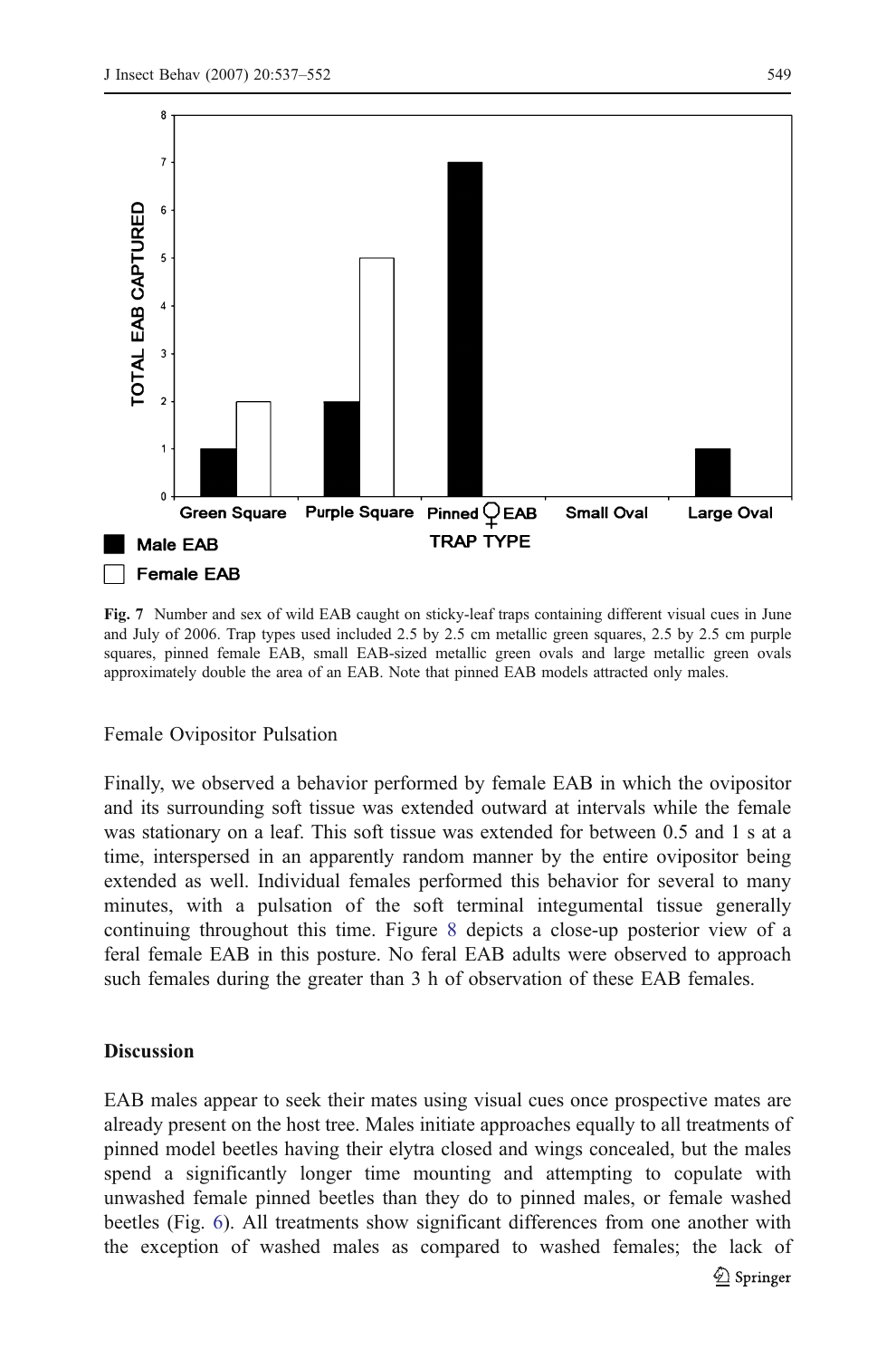<span id="page-13-0"></span>

Fig. 8 This image shows a posterior view of the abdominal tip of a feral female EAB performing ovipositor pulsation.

difference here suggests our washing method was effective at removing a contact cue (either antagonist or attractant). It appears that a contact pheromone is involved in copulation and mating after the visual stage of mate-location is finished.

When we washed the dead beetles with dichloromethane, we removed the chemical contact cues that males apparently use to judge whether what they have landed on is a male or a female beetle. The washed models were contacted equivalent amounts of time regardless of their sex. Therefore a contact cue also appears to be involved in male-male repellency, because males that landed on unwashed pinned males spent significantly less time on these beetles than in any of the other treatments (Fig. [6](#page-11-0)).

Our results indicate that the initial short-range attraction of flying males to sedentary females is visual: males will drop onto and attempt to copulate with male, as well as female, beetles pinned to a leaf. They persist the shortest amount of time when they have contacted an unwashed male beetle and for the longest time when contacting an unwashed female beetle.

In our trapping experiments using visual models pinned to leaves, our preliminary results with a low sample size preclude any statistical analysis. However, if the results hold true at higher sample sizes, the significance for EAB monitoring following this preliminary experiment may be important. Due to the success of sticky traps based on pinned beetles in such a short time during the decline of naturally flying beetles, we suggest that using dead EAB visual lures in this way may be quite effective at trapping male EAB in low-density populations. The 2 Springer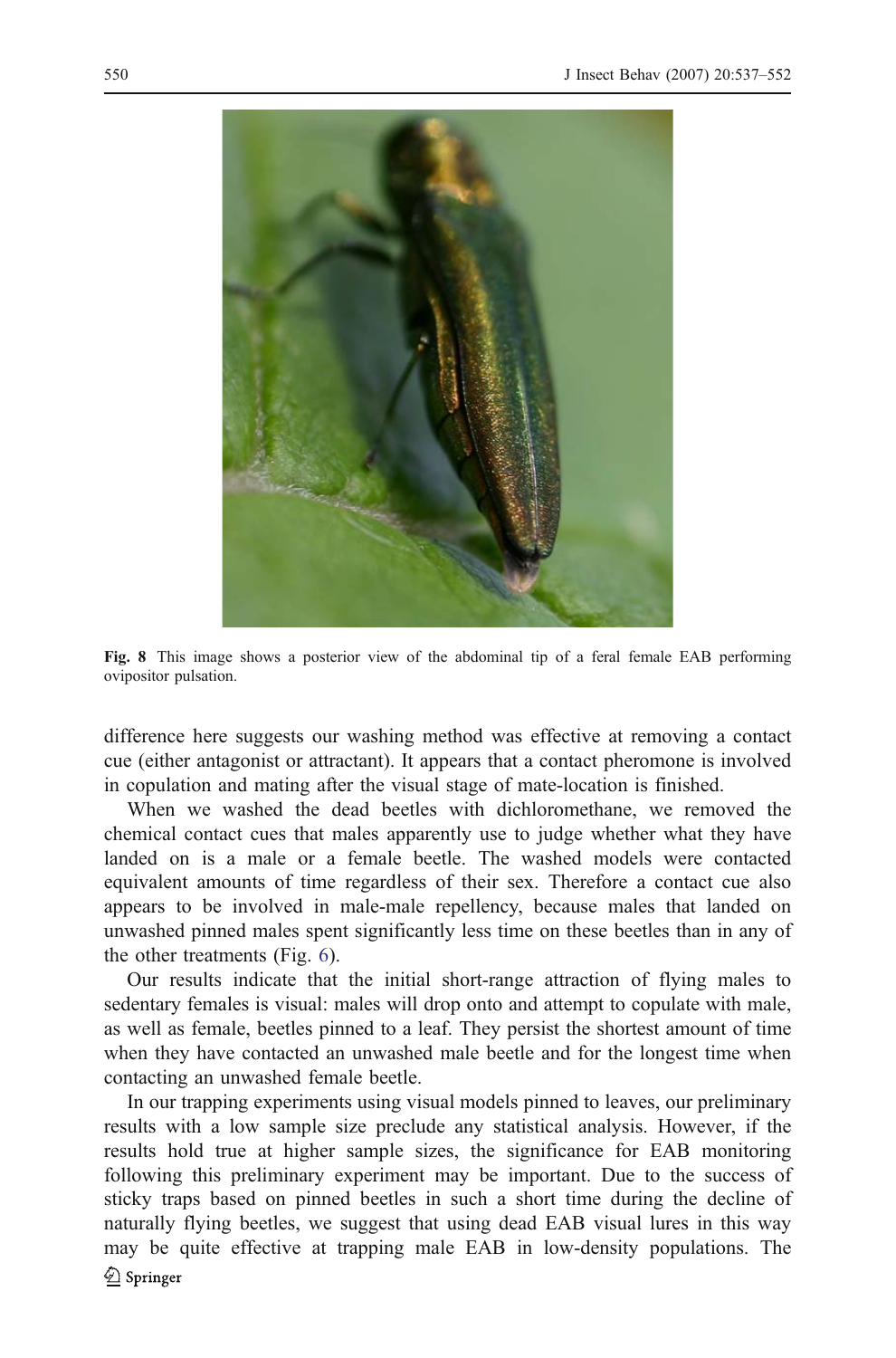<span id="page-14-0"></span>specificity of these traps for EAB appears to be higher than the purple traps used currently (i.e. beetle sticky traps caught fewer ants, flies, etc.); we also used purple traps of comparable area to the sticky surface created by leaflets and beetles.

Our observations indicate that males are the more active sex in the canopy, and the observations of others support this (Lance et al. 2006). Therefore, male EAB may be a better target for a trapping program simply because they are highly vagile, fly rapidly around the tree canopies, and are more likely to encounter the 'attractant' visual lure on ash leaflets. It is possible that in this way the EAB mating system could be effectively exploited for monitoring, despite the apparent lack of a long distance sex pheromone. Further, if pinned female EAB were added to the current purple trap this may also enhance this EAB trapping system by visually inducing males to land forcefully on the traps. This concept will be tested during the 2007 EAB flight.

During our observations, an unexpected and striking behavior observed was what we have termed 'ovipositor pulsation'. This behavior was performed only by female EAB, typically while sitting on the epicormic shoots that arise from EAB-damaged ash trees, and was exclusively observed in the afternoon (after 2 P.M. EDT). We note that although this behavior is relatively rarely observed, it is individually persistent. That is, a given female will tend to continue this behavior for many minutes once she has begun to perform it. Despite the superficial resemblance of this behavior to that of a "calling" lepidopteran, we observed no evidence of any attraction of feral male EAB to such females in the many hours of observation that we undertook.

Acknowledgements This study was supported by Cooperative Agreement Number 06-8100-1091-CA between the USDA-APHIS-PPQ and the Pennsylvania State University. The authors would like to thank David Lance for his invaluable assistance and for his willingness to share his thoughts and observations. In addition, many thanks must be extended to the technicians and staff of the Brighton, Michigan USDA-APHIS-PPQ office.

#### **References**

- Cappaert D, McCullough DG, Poland TM, Siegert NW (2005) Emerald ash borer in North America: a research and regulatory challenge. Am Entomol 51:152–165
- Carlson RW, Knight FB (1969) Biology, taxonomy, and evolution of four sympatric Agrilus beetles (Coleoptera: Buprestidae). Contrib Am Entomol Inst 4:1–105
- Crook D, Khrimian A, Francese J, Fraser I, Poland T, Mastro V (2006) Chemical ecology of emerald ash borer. In: Mastro VC, Lance D, Reardon R, Parra G (eds) Emerald ash borer and Asian longhorned beetle research and technology development meeting, FHTET 2007-04, USDA Forest Service, Morgantown, WV, p 79
- Francese JA, Mastro VC, Oliver JB, Lance DR, Youssef N, Lavallee SG (2005) Evaluation of colors for trapping Agrilus planipennis (Coleoptera: Buprestidae). J Entomol Sci 40:93–95
- Francese JA, Fraser I, Lance DR, Mastro VC (2006) Developing survey techniques for emerald ash borer: the role of trap height and design. In: Mastro VC, Lance D, Reardon R, Parra G (eds) Emerald ash borer and Asian longhorned beetle research and technology development meeting, FHTET 2007-04, USDA Forest Service, Morgantown, WV, p 72
- Gwynne DT, Rentz DCF (1983) Beetles on the bottle: male buprestids mistake stubbies for females (Coleoptera). J Aust Entomol Soc 23:79–80
- Haack RA, Jendek E, Liu H, Marchant KR, Petrice TR, Poland TM, Ye H (2002) The Emerald ash borer: a new exotic pest in North America. Newsletter of the Michigan Entomological Society 47:1–5
- Lance DR, Fraser I, Mastro VC (2006) Activity and microhabitat-selection patterns for emerald ash borer and their implications for the development of trapping systems. In: Mastro VC, Lance D, Reardon R,